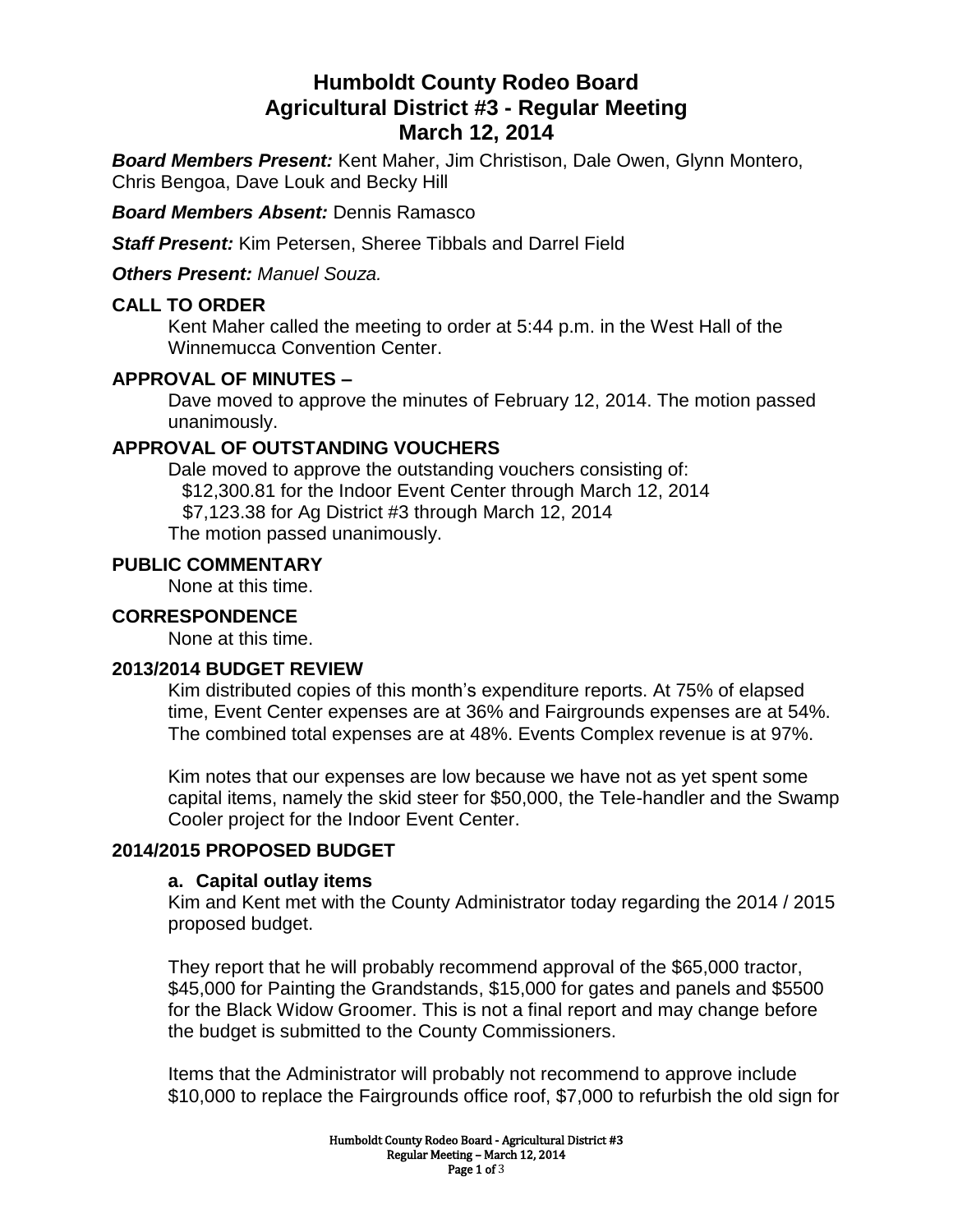use at the A-1 entrance to the Fairgrounds, \$50,000 added to the building fund to add a shop and storage facility on the fairgrounds.

## **WINNEMUCCA EVENTS COMPLEX (WEC)**

Kim has hired an engineer to draw up plans for fitting the Indoor Event Center with swamp coolers. The current plans involve replacing the 4 big air fans in front of the building with swamp coolers and tying the 4 fans in the back of the building to the new swamp coolers in order to keep air moving over the grandstands.

Kent notes that the equipment for the project seems to total about \$100,000. He cautions that over \$100,000 we will be obligated to pay "prevailing wage" for the work and the costs will greatly increase. We are working to buy the equipment and install as much of it as we can.

## **EVENTS UPDATES, REPORTS AND SCHEDULING**

a. Ranch Hand Rodeo

Kim reports that the event seemed to be a success.

We received good prices at the horse sale with the top seller at \$26,500. The Bull Sale also went well. He reports that the bar revenue was up and the vendors were happy. He also notes that \$17,000 was used from the ATM machine.

Kim reports that Third Street Bistro did very well with long lines moving fairly quickly, orders coming out quickly and the service was very cordial to both customers and staff throughout the weekend.

Becky comments that the stands were packed on Saturday afternoon with no seats available.

Jim notes that he heard we lost Pat as the announcer. Kim explained that while we did not have Pat, our announcer is fairly inexperienced in the Ranch Hand Rodeo format but he did improve his performance over the weekend.

## b. Labor Day Events

i. Labor Day Rodeo Decision

Manuel Souza of Souza's Bucking Bulls addressed the board proposing a Bulls only event to replace the Labor Day Rodeo. Mr. Souza cited several event building success stories. He proposes to produce an event for us for \$17,500.

The board discussed adding Ranch Broncs, the top 5 calf and sheep riders from the Great Basin Challenge to be decided earlier in the day, and Barrel Racers.

Manuel noted that he can handle 10 ranch bronc riders, 10 barrel races and the top 5 calf and sheep riders from the Great Basin Challenge in the 2 hour event format.

He asked for a verbal commitment from the board to proceed.